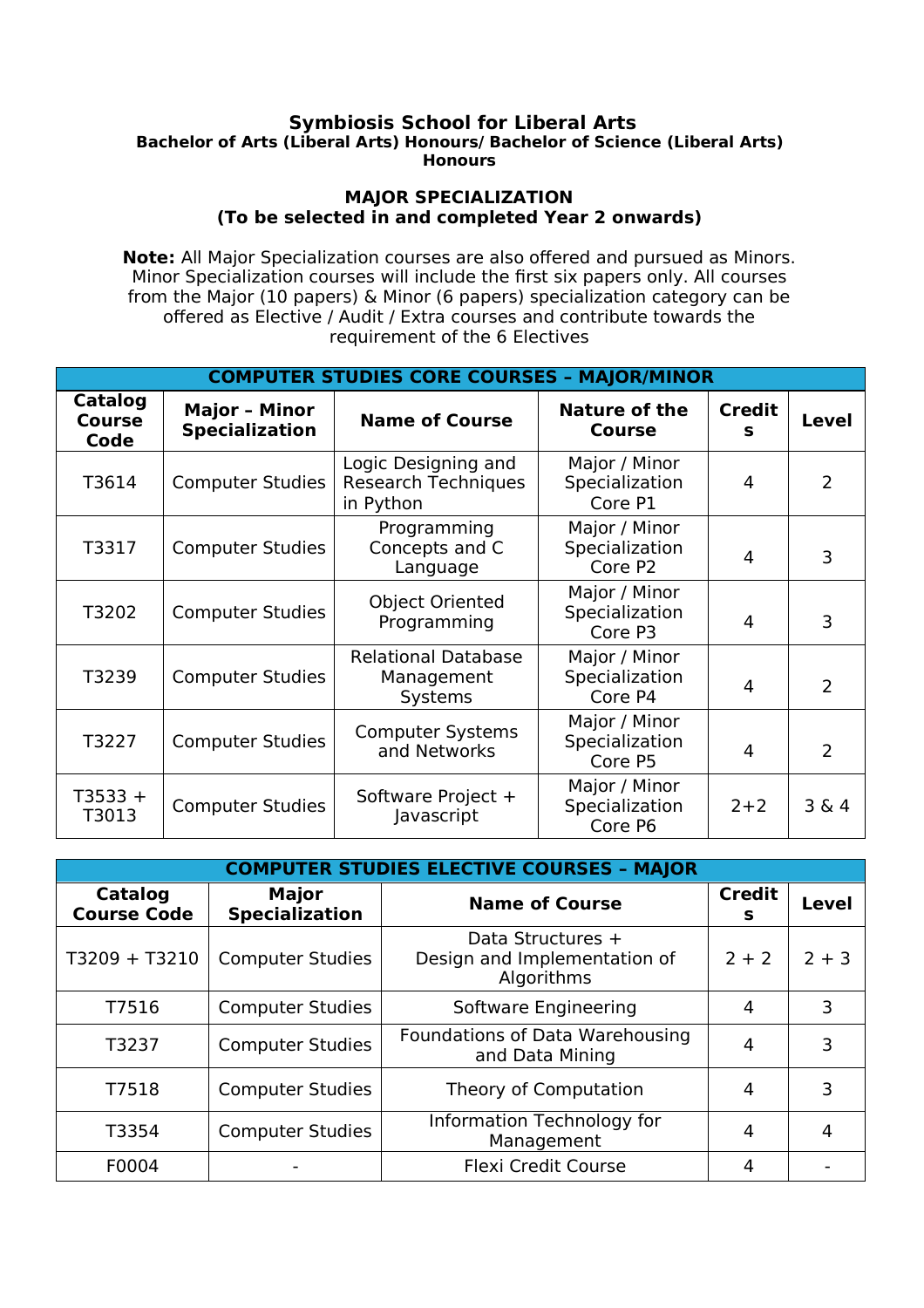| <b>MATHEMATICS AND STATISTICS CORE COURSES - MAJOR/MINOR</b> |                                               |                                                                     |                                                        |                    |                |  |
|--------------------------------------------------------------|-----------------------------------------------|---------------------------------------------------------------------|--------------------------------------------------------|--------------------|----------------|--|
| <b>Catalog</b><br><b>Course</b><br>Code                      | <b>Major - Minor</b><br><b>Specialization</b> | <b>Name of Course</b>                                               | <b>Nature of the</b><br><b>Course</b>                  | <b>Credit</b><br>s | Level          |  |
| T2538                                                        | Mathematics and<br><b>Statistics</b>          | <b>Foundation Course</b><br>in Mathematics and<br><b>Statistics</b> | Major / Minor<br>Specialization<br>Core P1             | 4                  | $\overline{2}$ |  |
| T2539                                                        | Mathematics and<br><b>Statistics</b>          | Calculus                                                            | Major / Minor<br>Specialization<br>Core P <sub>2</sub> | 4                  | $\overline{2}$ |  |
| T2540                                                        | Mathematics and<br><b>Statistics</b>          | <b>Statistical Methods I</b>                                        | Major / Minor<br>Specialization<br>Core P3             | 4                  | 3              |  |
| T2541                                                        | Mathematics and<br><b>Statistics</b>          | <b>Statistical Methods II</b>                                       | Major / Minor<br>Specialization<br>Core P4             | 4                  | 3              |  |
| T2542                                                        | Mathematics and<br><b>Statistics</b>          | Linear Algebra                                                      | Major / Minor<br>Specialization<br>Core P5             | 4                  | 3              |  |
| T2549                                                        | Mathematics and<br><b>Statistics</b>          | <b>Graph Theory</b>                                                 | Major / Minor<br>Specialization<br>Core P6             | 4                  | 4              |  |
| F0004                                                        |                                               | <b>Flexi Credit Course</b>                                          | Major / Minor<br>Specialization<br>Core P6             | 4                  |                |  |

| <b>MATHEMATICS AND STATISTICS ELECTIVE COURSES - MAJOR</b> |                                       |                                    |                    |              |  |
|------------------------------------------------------------|---------------------------------------|------------------------------------|--------------------|--------------|--|
| Catalog<br><b>Course Code</b>                              | <b>Major</b><br><b>Specialization</b> | <b>Name of Course</b>              | <b>Credit</b><br>s | <b>Level</b> |  |
| T2544                                                      | Mathematics and<br><b>Statistics</b>  | Analysis                           | 4                  | 3            |  |
| T2545                                                      | Mathematics and<br><b>Statistics</b>  | <b>Fundamentals of Mathematics</b> | 4                  | 4            |  |
| T2546                                                      | Mathematics and<br><b>Statistics</b>  | Theory of Distributions            | 4                  | 4            |  |
| T2547                                                      | Mathematics and<br><b>Statistics</b>  | <b>Group Theory</b>                | 4                  | 4            |  |
| T2543                                                      | Mathematics and<br><b>Statistics</b>  | <b>Operations Research</b>         | 4                  | 4            |  |
| F0004                                                      |                                       | <b>Flexi Credit Course</b>         | 4                  |              |  |

| <b>ENGLISH CORE COURSES - MAJOR/MINOR</b> |                                               |                                 |                                             |                    |       |  |
|-------------------------------------------|-----------------------------------------------|---------------------------------|---------------------------------------------|--------------------|-------|--|
| Catalog<br><b>Course</b><br>Code          | <b>Major - Minor</b><br><b>Specialization</b> | <b>Name of</b><br><b>Course</b> | Nature of the<br><b>Course</b>              | <b>Credit</b><br>s | Level |  |
| T6106                                     | English                                       | English<br>Romanticism          | Major / Minor<br><b>Specialization Core</b> | $\overline{4}$     |       |  |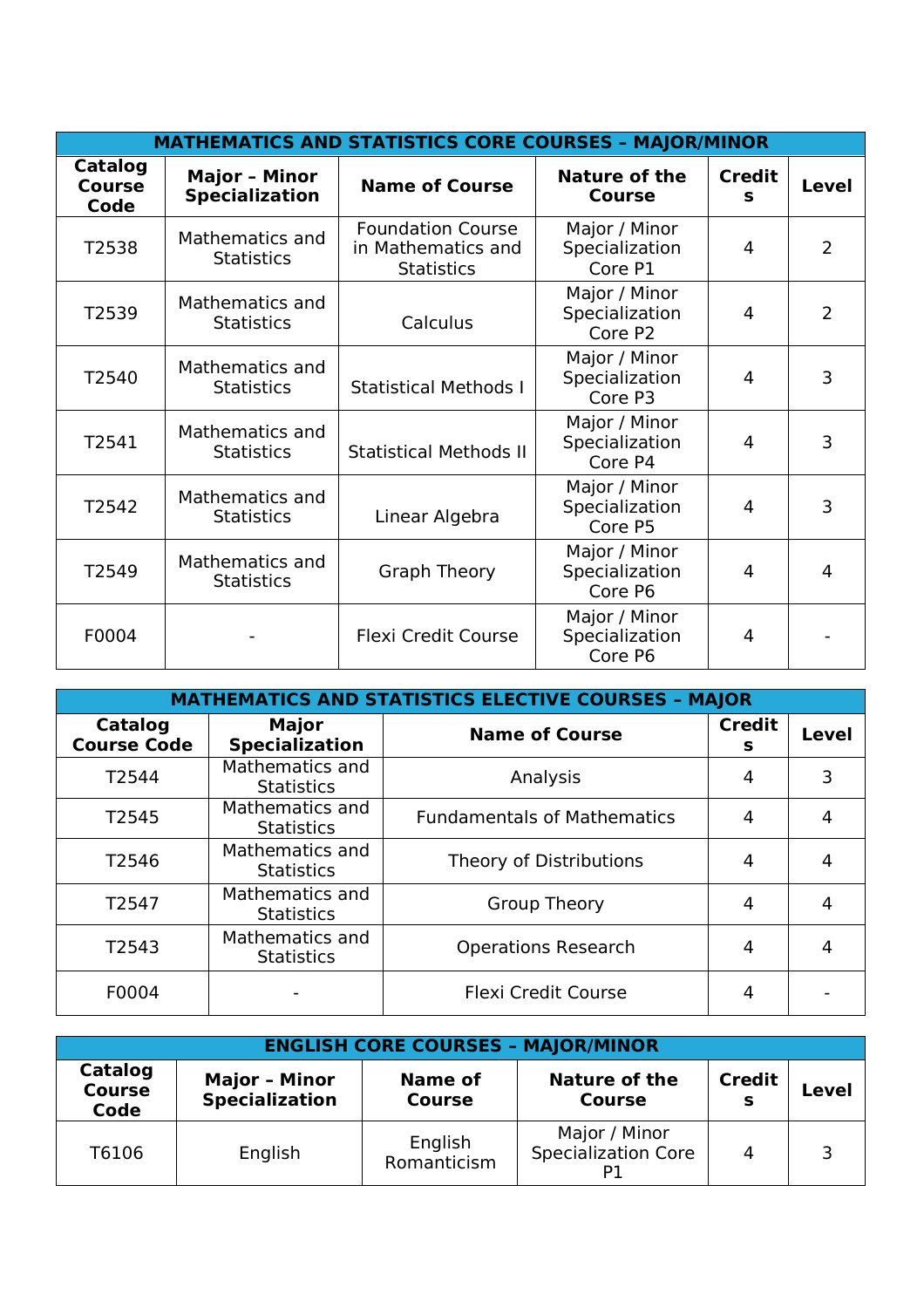| T6786 | English | Victorian<br>Literature          | Major / Minor<br><b>Specialization Core</b><br>P <sub>2</sub> | $\overline{4}$ | $\overline{2}$ |
|-------|---------|----------------------------------|---------------------------------------------------------------|----------------|----------------|
| T6108 | English | Indian Writing<br>in English     | Major / Minor<br>Specialization<br>Core P3                    | 4              | 3              |
| T6112 | English | Linguistics and<br>Phonetics     | Major / Minor<br>Specialization<br>Core P4                    | 4              |                |
| T6783 | English | 20th Century<br>Literature       | Major / Minor<br>Specialization<br>Core P5                    | 4              | 3              |
| T6107 | English | Reading<br>Popular<br>Literature | Major / Minor<br>Specialization<br>Core P6                    | 4              | 3              |

| <b>ENGLISH ELECTIVE COURSES - MAJOR</b> |                                |                               |                           |       |  |
|-----------------------------------------|--------------------------------|-------------------------------|---------------------------|-------|--|
| Catalog<br><b>Course Code</b>           | <b>Major</b><br>Specialization | <b>Name of Course</b>         | <b>Credit</b><br><b>S</b> | Level |  |
| T6785                                   | English                        | History of Literary Criticism |                           | ົ     |  |
| T6110                                   | English                        | Shakespeare and his Times     |                           | ⊇     |  |
| T6113                                   | English                        | Literary Criticism 2          | 4                         |       |  |
| T6109                                   | English                        | American Literature           |                           |       |  |

| <b>ECONOMICS CORE COURSES - MAJOR/MINOR</b> |                                               |                                          |                                            |                    |                |  |
|---------------------------------------------|-----------------------------------------------|------------------------------------------|--------------------------------------------|--------------------|----------------|--|
| <b>Catalog</b><br><b>Course</b><br>Code     | <b>Major - Minor</b><br><b>Specialization</b> | <b>Name of Course</b>                    | <b>Nature of the</b><br><b>Course</b>      | <b>Credit</b><br>s | <b>Level</b>   |  |
| T6443                                       | Economics                                     | Mathematical<br>Methods for<br>Economics | Major / Minor<br>Specialization<br>Core P1 | 4                  | $\overline{2}$ |  |
| T6775                                       | Economics                                     | Principles of<br><b>Microeconomics</b>   | Major / Minor<br>Specialization<br>Core P2 | 4                  | 3              |  |
| T6148                                       | Economics                                     | Principles of<br>Macroeconomics          | Major / Minor<br>Specialization<br>Core P3 | 4                  | $\overline{2}$ |  |
| T6734                                       | Economics                                     | Money, Banking and<br>Finance            | Major / Minor<br>Specialization<br>Core P4 | 4                  | 3              |  |
| T6133                                       | Economics                                     | International<br>Economics               | Major / Minor<br>Specialization<br>Core P5 | 4                  | 3              |  |
| T6141                                       | Economics                                     | Development<br>Economics                 | Major / Minor<br>Specialization<br>Core P6 | 4                  | 4              |  |

**ECONOMICS ELECTIVE COURSES – MAJOR**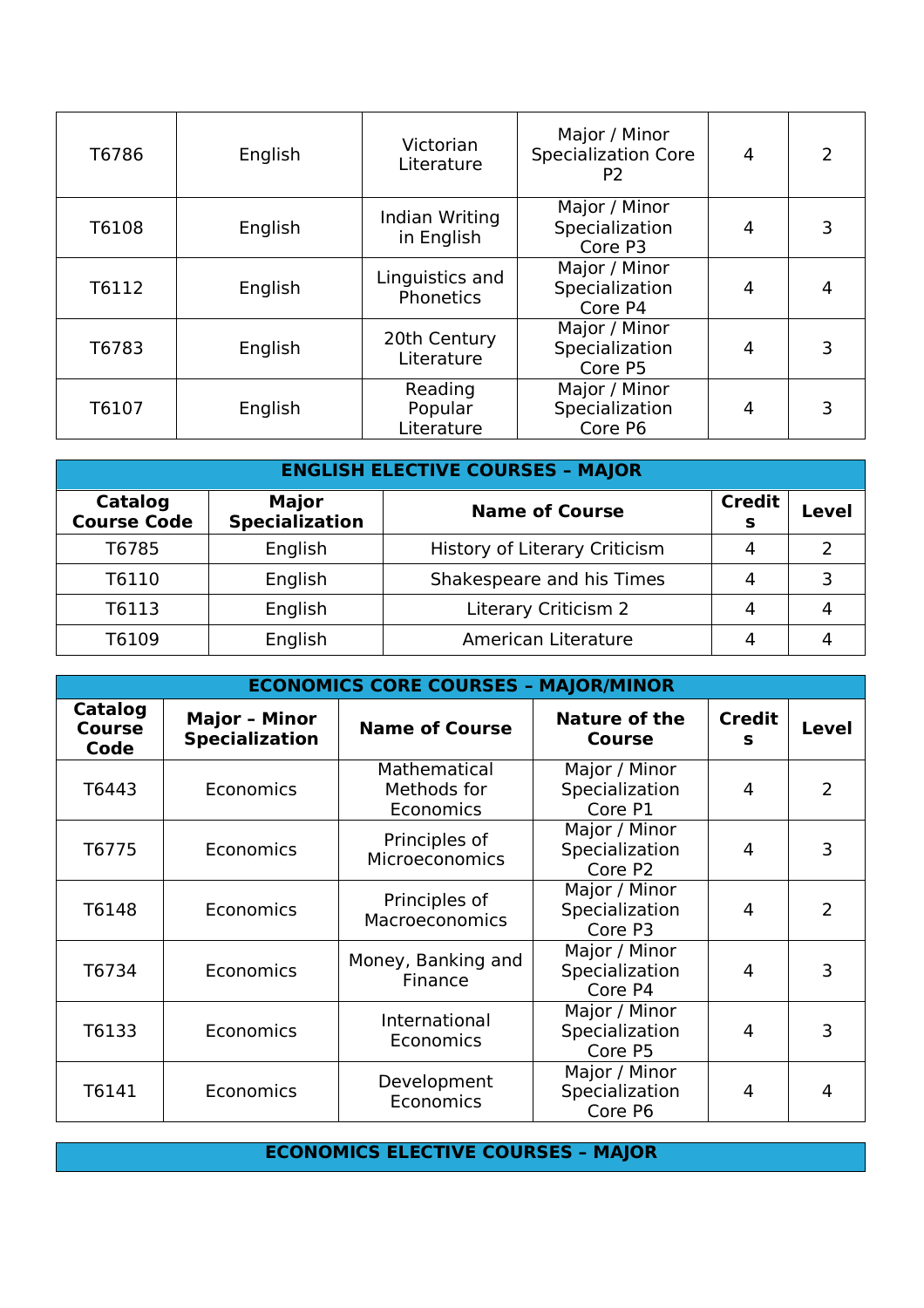| Catalog<br><b>Course Code</b> | <b>Major</b><br><b>Specialization</b> | <b>Name of Course</b>            | <b>Credit</b><br>s | <b>Level</b> |
|-------------------------------|---------------------------------------|----------------------------------|--------------------|--------------|
| T <sub>2205</sub>             | Economics                             | <b>Business Statistics</b>       | 4                  |              |
| T6135                         | Economics                             | <b>Introductory Econometrics</b> | 4                  |              |
| T6140                         | Economics                             | <b>Industrial Economics</b>      | 4                  |              |
| T6046                         | Economics                             | <b>Public Economics</b>          | 4                  |              |
| F0004                         |                                       | <b>Flexi Credit Course</b>       |                    |              |

| POLITICAL SCIENCE AND PUBLIC POLICY CORE COURSES - MAJOR/MINOR |                                               |                                                                 |                                            |                    |              |  |
|----------------------------------------------------------------|-----------------------------------------------|-----------------------------------------------------------------|--------------------------------------------|--------------------|--------------|--|
| Catalog<br><b>Course</b><br>Code                               | <b>Major - Minor</b><br><b>Specialization</b> | <b>Name of Course</b>                                           | <b>Nature of the</b><br><b>Course</b>      | <b>Credit</b><br>s | <b>Level</b> |  |
| T6294                                                          | <b>Political Science</b><br>and Public Policy | Introduction to<br><b>Political Science</b>                     | Major / Minor<br>Specialization<br>Core P1 | 4                  | 2            |  |
| T6296                                                          | <b>Political Science</b><br>and Public Policy | <b>Western Political</b><br>Thought                             | Major / Minor<br>Specialization<br>Core P2 | 4                  | 3            |  |
| T6300                                                          | <b>Political Science</b><br>and Public Policy | Political Process and<br>Dynamics of State<br>Politics in India | Major / Minor<br>Specialization<br>Core P3 | 4                  | 4            |  |
| T6297                                                          | <b>Political Science</b><br>and Public Policy | <b>Comparative Politics</b>                                     | Major / Minor<br>Specialization<br>Core P4 | 4                  | 4            |  |
| T6302                                                          | <b>Political Science</b><br>and Public Policy | India's Political<br>Economy and<br>Development                 | Major / Minor<br>Specialization<br>Core P5 | 4                  | 4            |  |
| T6303                                                          | <b>Political Science</b><br>and Public Policy | Public Policy and<br>Governance in India                        | Major / Minor<br>Specialization<br>Core P6 | 4                  | 4            |  |

|                | POLITICAL SCIENCE AND PUBLIC POLICY ELECTIVE COURSES - MAJOR |                                                 |                |              |  |  |  |
|----------------|--------------------------------------------------------------|-------------------------------------------------|----------------|--------------|--|--|--|
| Course<br>Code | <b>Major</b><br><b>Specialization</b>                        | <b>Course Name</b>                              | <b>Credits</b> | <b>Level</b> |  |  |  |
| T6295          | <b>Political Science and</b><br><b>Public Policy</b>         | Indian Political Thought*                       |                |              |  |  |  |
| T6301          | <b>Political Science and</b><br><b>Public Policy</b>         | <b>Foundations of Public</b><br>Administration* |                | 2            |  |  |  |
| T6299          | Political Science and<br><b>Public Policy</b>                | Catch 22 in Politics                            | 4              |              |  |  |  |
| T6354          | <b>Political Science and</b><br><b>Public Policy</b>         | Political Philosophy                            |                |              |  |  |  |
| T6262          | Political Science and<br><b>Public Policy</b>                | <b>Advanced Ethical Theory</b>                  |                |              |  |  |  |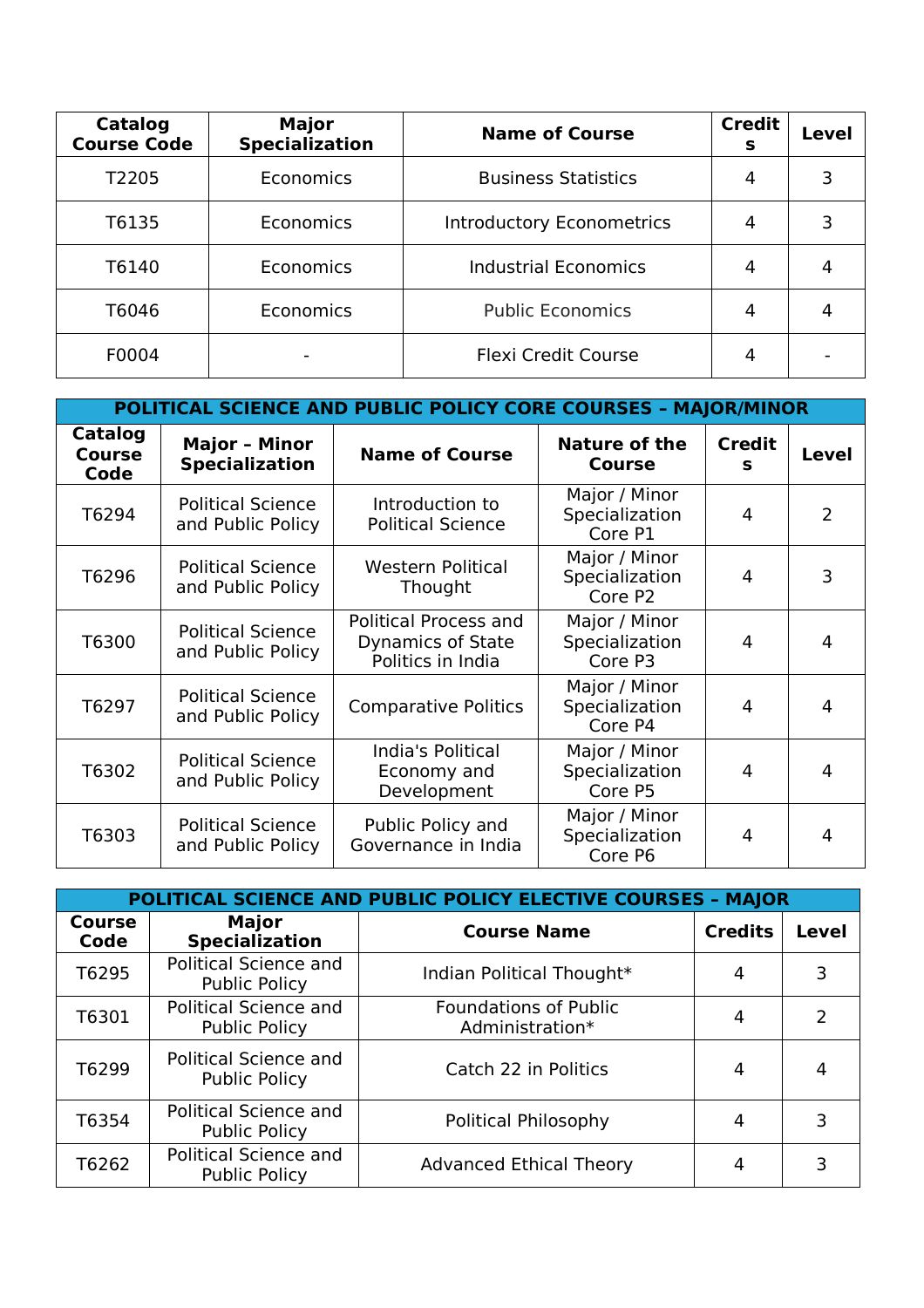| T6298 | Political Science and<br><b>Public Policy</b>        | <b>Ideology and Politics</b>                                   | 4              | 4              |
|-------|------------------------------------------------------|----------------------------------------------------------------|----------------|----------------|
| T6558 | <b>Political Science and</b><br><b>Public Policy</b> | Politics of Ecology and Environment<br>in Developing Countries | $\overline{4}$ | 3              |
| T6352 | Political Science and<br><b>Public Policy</b>        | Politics of Social Justice                                     | 4              | 3              |
| T6574 | Political Science and<br><b>Public Policy</b>        | Critical Ideas of the 20th Century                             | 4              | 2              |
| T6305 | Political Science and<br><b>Public Policy</b>        | Marxism                                                        | 4              | $\overline{2}$ |
| T6745 | Political Science and<br><b>Public Policy</b>        | Global Justice                                                 | 4              | 3              |
| F0004 |                                                      | <b>Flexi Credit Course</b>                                     | $\overline{4}$ |                |
| T6344 | Political Science and<br><b>Public Policy</b>        | Women in Conflict and Peace<br>Process                         | 4              | 4              |
| T6206 | Political Science and<br><b>Public Policy</b>        | Contemporary Latin America and<br>Africa                       | 4              | 3              |
| T6894 | Political Science and<br><b>Public Policy</b>        | Contemporary India                                             | 4              | 2              |
| T6895 | Political Science and<br><b>Public Policy</b>        | Internal Security in India                                     | 4              | 3              |

| <b>PSYCHOLOGY CORE COURSES - MAJOR/MINOR</b> |                                               |                                     |                                                               |                    |                |  |  |
|----------------------------------------------|-----------------------------------------------|-------------------------------------|---------------------------------------------------------------|--------------------|----------------|--|--|
| Catalog<br><b>Course</b><br>Code             | <b>Major - Minor</b><br><b>Specialization</b> | <b>Name of</b><br>Course            | <b>Nature of the</b><br><b>Course</b>                         | <b>Credit</b><br>s | <b>Level</b>   |  |  |
| T6787                                        | Psychology                                    | Introduction to<br>Psychology       | Major / Minor<br><b>Specialization Core</b><br>P1             | $\overline{4}$     | $\overline{2}$ |  |  |
| T6788                                        | Psychology                                    | Lifespan<br>Development             | Major / Minor<br><b>Specialization Core</b><br>P <sub>2</sub> | 4                  | 3              |  |  |
| T6789                                        | Psychology                                    | Major Theories in<br>Psychology     | Major / Minor<br>Specialization<br>Core P3                    | 4                  | 3              |  |  |
| T6823                                        | Psychology                                    | <b>Advance Social</b><br>Psychology | Major / Minor<br>Specialization<br>Core P4                    | 4                  | 2              |  |  |
| T6791                                        | Psychology                                    | Cognitive<br>Psychology             | Major / Minor<br>Specialization<br>Core P5                    | 4                  | 4              |  |  |
| T6792                                        | Psychology                                    | Organizational<br>Psychology        | Major / Minor<br>Specialization<br>Core P6                    | 4                  | 4              |  |  |

| <b>PSYCHOLOGY ELECTIVE COURSES - MAJOR</b> |                                       |                              |               |       |  |  |
|--------------------------------------------|---------------------------------------|------------------------------|---------------|-------|--|--|
| Catalog<br><b>Course Code</b>              | <b>Major</b><br><b>Specialization</b> | <b>Name of Course</b>        | <b>Credit</b> | Level |  |  |
| T6793                                      | Psychology                            | <b>Biological Psychology</b> |               |       |  |  |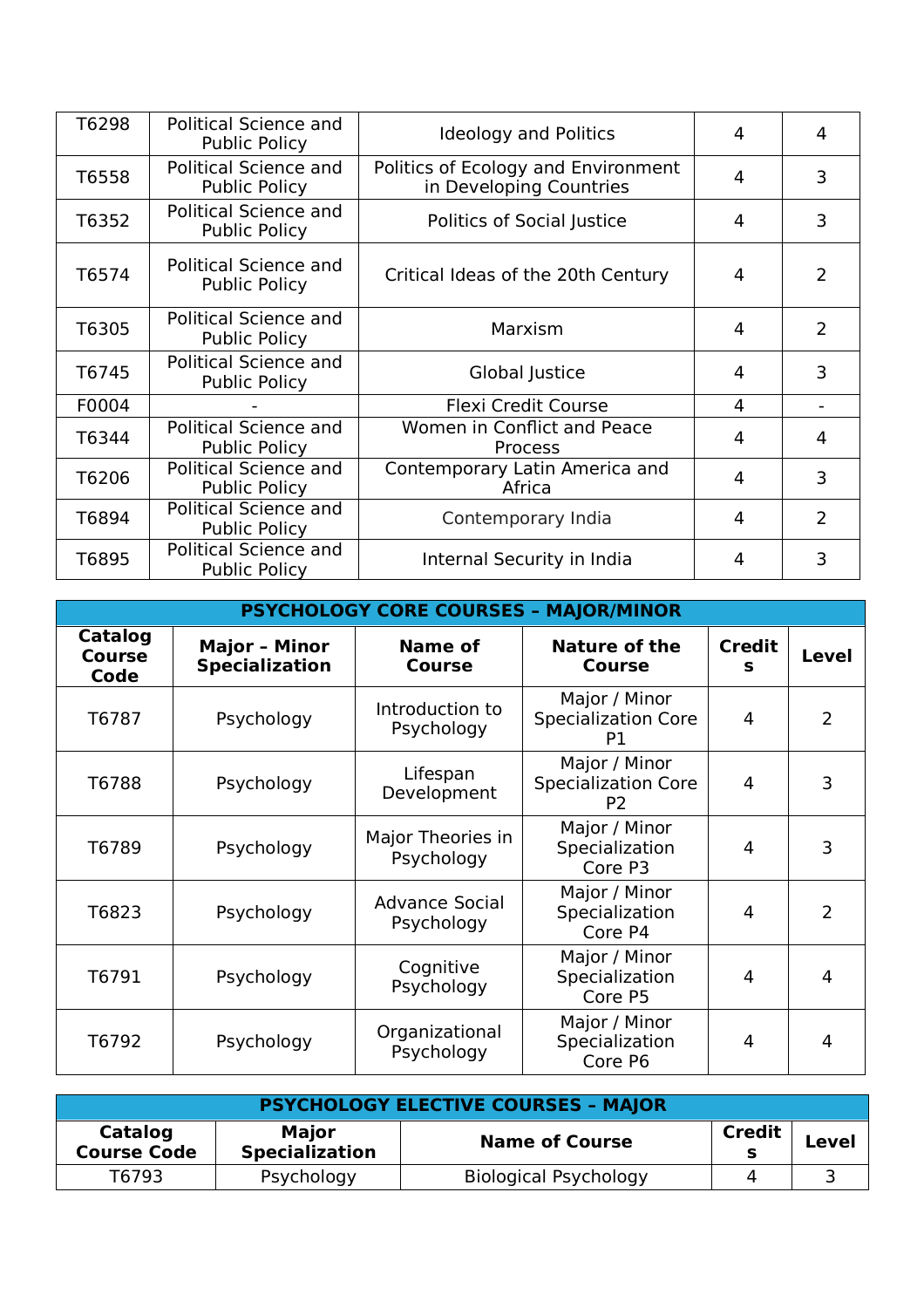| T6794 | Psychology               | Psychopathology                       |  |
|-------|--------------------------|---------------------------------------|--|
| T6795 | Psychology               | Counseling and Psychotherapy          |  |
| T6796 | Psychology               | Contemporary Studies in<br>Psychology |  |
| F0004 | $\overline{\phantom{0}}$ | <b>Flexi Credit Course</b>            |  |

| <b>SOCIOLOGY CORE COURSES - MAJOR/MINOR</b> |                                               |                                                   |                                            |                    |                |  |  |
|---------------------------------------------|-----------------------------------------------|---------------------------------------------------|--------------------------------------------|--------------------|----------------|--|--|
| Catalog<br><b>Course</b><br>Code            | <b>Major - Minor</b><br><b>Specialization</b> | <b>Name of Course</b>                             | <b>Nature of the</b><br><b>Course</b>      | <b>Credit</b><br>S | Level          |  |  |
| T6320                                       | Sociology                                     | Sociology: An<br>Introduction                     | Major / Minor<br>Specialization<br>Core P1 | 4                  | 2              |  |  |
| T6321                                       | Sociology                                     | Sociology of India:<br>Themes and<br>Perspectives | Major / Minor<br>Specialization<br>Core P2 | 4                  | $\overline{2}$ |  |  |
| T6322                                       | Sociology                                     | Sociology of Gender<br>and Sexuality              | Major / Minor<br>Specialization<br>Core P3 | 4                  | 3              |  |  |
| T6323                                       | Sociology                                     | Popular Culture,<br>Media and Everyday<br>Life    | Major / Minor<br>Specialization<br>Core P4 | 4                  | 3              |  |  |
| T6324                                       | Sociology                                     | Environment,<br><b>Ecology and Society</b>        | Major / Minor<br>Specialization<br>Core P5 | 4                  | 3              |  |  |
| T6325                                       | Sociology                                     | State, Civil Society<br>and Market                | Major / Minor<br>Specialization<br>Core P6 | 4                  | 4              |  |  |

| <b>SOCIOLOGY ELECTIVE COURSES - MAJOR</b> |                                       |                                                                         |                    |                |  |  |
|-------------------------------------------|---------------------------------------|-------------------------------------------------------------------------|--------------------|----------------|--|--|
| Catalog<br><b>Course</b><br>Code          | <b>Major</b><br><b>Specialization</b> | <b>Name of Course</b>                                                   | <b>Credit</b><br>s | Level          |  |  |
| T6326                                     | Sociology                             | <b>Contemporary Sociological Theories</b>                               | 4                  | 3              |  |  |
| T6327                                     | Sociology                             | Research Methodology: Theory and<br>Application                         | 4                  | 4              |  |  |
| T6328                                     | Sociology                             | Sociology of Globalization: Global<br>Culture, Economy, Emerging Issues | 4                  | 4              |  |  |
| T6329                                     | Sociology                             | Analysis and Research in Sociology:<br><b>Dissertation</b>              | 4                  | 4              |  |  |
| T6325                                     | Sociology                             | State, Civil Society and Market                                         | 4                  | 4              |  |  |
| T2880                                     | Sociology                             | Society and Science                                                     | 4                  | $\overline{2}$ |  |  |
| T6449                                     | Sociology                             | Knowledge: Contested, Contextualized,<br>Confirmed                      | 4                  | 2              |  |  |
| T6453                                     | Sociology                             | From Marxism to Post-Marxism: Critical<br><b>Discourses</b>             | 4                  | 4              |  |  |
| T6577                                     | Sociology                             | Labour in India: Past and Present                                       | 4                  | 2              |  |  |
| T6578                                     | Sociology                             | Understanding Urbanity: Classical and<br><b>Contemporary Approaches</b> | 4                  | $\mathcal{P}$  |  |  |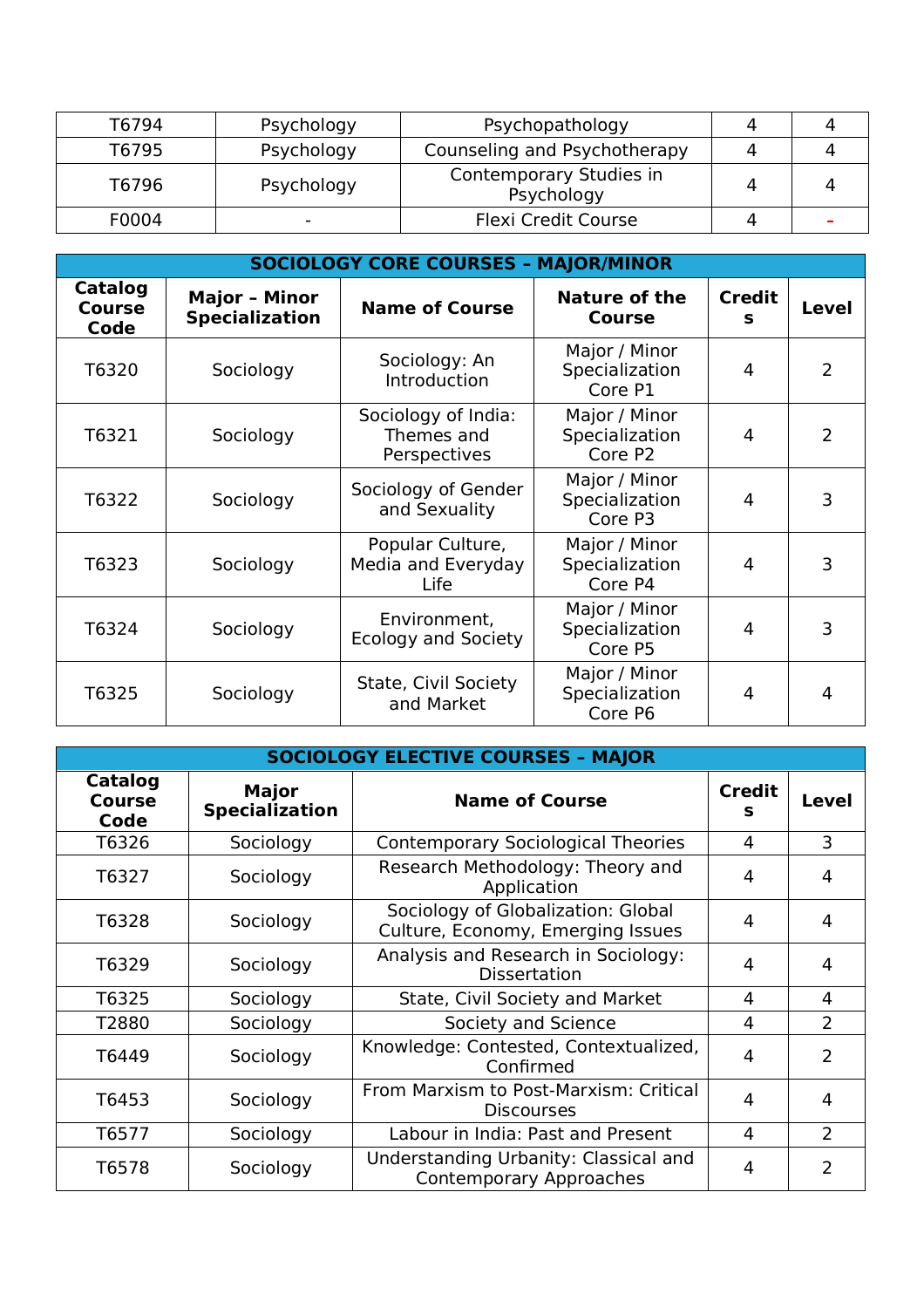| T6565 | Sociology | Religion and Rebellion: Roots of<br>Resistance in the Ground of Tradition | 4 |   |
|-------|-----------|---------------------------------------------------------------------------|---|---|
| T6558 | Sociology | Politics of Ecology and Environment in<br><b>Developing Countries</b>     |   |   |
| T6343 | Sociology | <b>Class Caste Race and Patriarchy</b>                                    | Δ |   |
| T6351 | Sociology | Sociology of Inequality                                                   |   |   |
| T6352 | Sociology | Politics of Social Justice                                                | 4 | 3 |
| T6353 | Sociology | Shifting Homelands: Ideology,<br><b>Migration and Conflict</b>            |   |   |
| F0004 |           | <b>Flexi Credit Course</b>                                                |   |   |

| <b>BUSINESS STUDIES CORE COURSES - MAJOR/MINOR</b> |                                               |                                            |                                            |                    |                |  |
|----------------------------------------------------|-----------------------------------------------|--------------------------------------------|--------------------------------------------|--------------------|----------------|--|
| Catalog<br><b>Course</b><br>Code                   | <b>Major - Minor</b><br><b>Specialization</b> | <b>Name of Course</b>                      | <b>Nature of the</b><br><b>Course</b>      | <b>Credit</b><br>S | <b>Level</b>   |  |
| T2863                                              | <b>Business Studies</b>                       | Management<br><b>Essentials</b>            | Major / Minor<br>Specialization<br>Core P1 | 4                  | $\overline{2}$ |  |
| T1133                                              | <b>Business Studies</b>                       | <b>Business Laws</b>                       | Major / Minor<br>Specialization<br>Core P2 | 4                  | $\overline{2}$ |  |
| T2456                                              | <b>Business Studies</b>                       | Financial Management                       | Major / Minor<br>Specialization<br>Core P3 | 4                  | 3              |  |
| T2264                                              | <b>Business Studies</b>                       | <b>Human Resource</b><br>Management        | Major / Minor<br>Specialization<br>Core P4 | 4                  | 3              |  |
| T2465                                              | <b>Business Studies</b>                       | Fundamentals of<br>Marketing               | Major / Minor<br>Specialization<br>Core P5 | 4                  | 3              |  |
| T2529                                              | <b>Business Studies</b>                       | <b>Production/Operations</b><br>Management | Major / Minor<br>Specialization<br>Core P6 | 4                  | 4              |  |

| <b>BUSINESS STUDIES ELECTIVE COURSES - MAJOR</b> |                                       |                                                             |       |              |  |  |
|--------------------------------------------------|---------------------------------------|-------------------------------------------------------------|-------|--------------|--|--|
| Catalog<br><b>Course Code</b>                    | <b>Major</b><br><b>Specialization</b> | <b>Credits</b><br><b>Name of Course</b>                     |       | <b>Level</b> |  |  |
| T2263                                            | <b>Business Studies</b>               | Organizational Behaviour                                    | 4     | 3            |  |  |
| T2783 & T2561                                    | <b>Business Studies</b>               | Corporate Governance and Ethics &<br><b>Business Ethics</b> | 2 & 2 | 3 & 2        |  |  |
| T2504                                            | <b>Business Studies</b>               | Accounting                                                  | 4     | 3            |  |  |
| T3354                                            | <b>Business Studies</b>               | <b>Information Technology for</b><br>Management             | 4     |              |  |  |
| F0004                                            |                                       | Flexi Credit Course                                         | 4     |              |  |  |

**MEDIA STUDIES CORE COURSES – MAJOR/MINOR**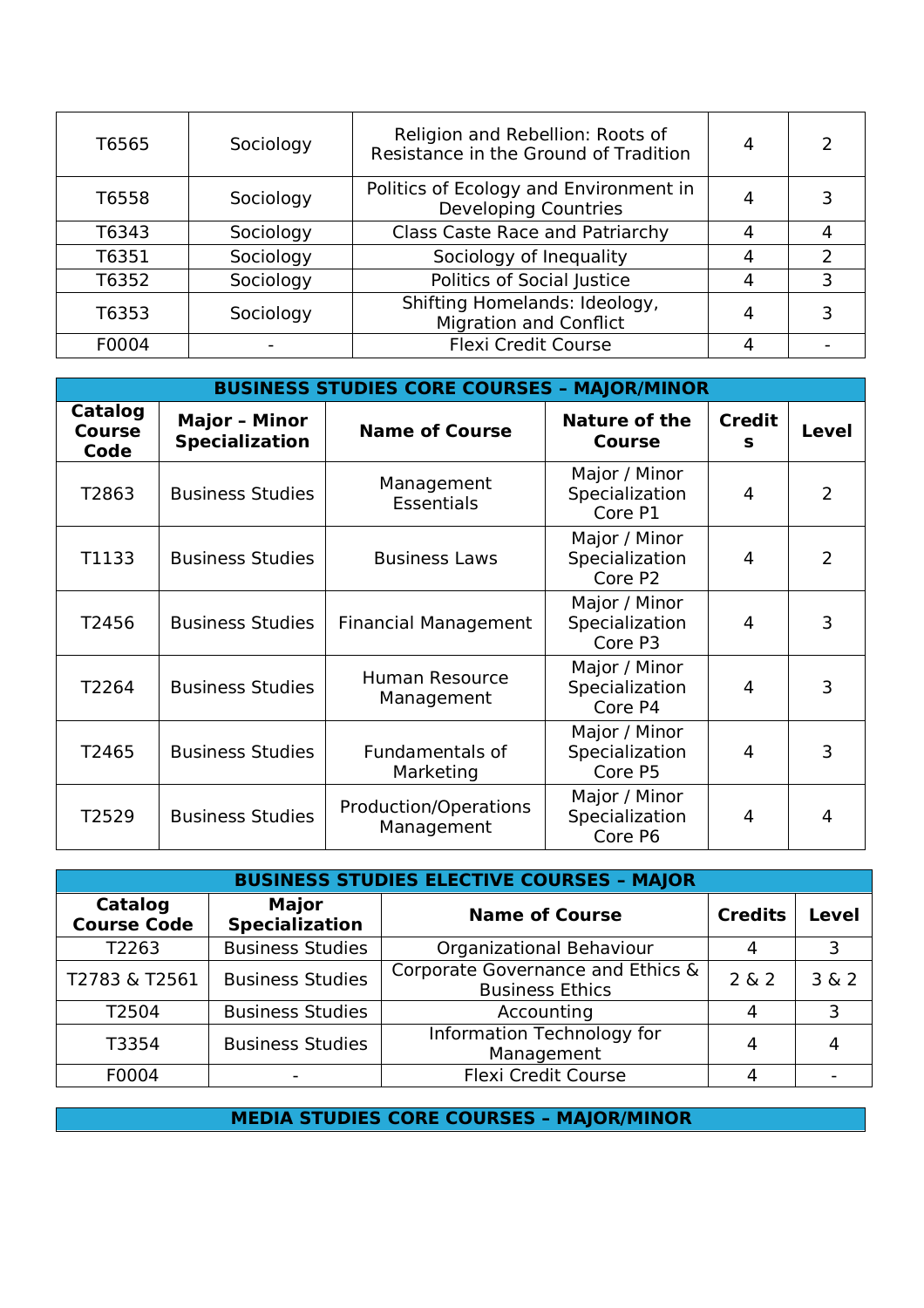| <b>Catalog</b><br><b>Course</b><br>Code | <b>Major - Minor</b><br><b>Specialization</b> | <b>Name of Course</b>                                                                                  | Nature of<br>the Course                                | <b>Credit</b><br>S | Level          |
|-----------------------------------------|-----------------------------------------------|--------------------------------------------------------------------------------------------------------|--------------------------------------------------------|--------------------|----------------|
| T6360                                   | Media Studies                                 | Media Theories with Culture<br>and Communication                                                       | Major / Minor<br>Specialization<br>Core P1             | 4                  | $\overline{2}$ |
| T5542                                   | <b>Media Studies</b>                          | <b>Visual and Audio</b><br>Communication                                                               | Major / Minor<br>Specialization<br>Core P <sub>2</sub> | 4                  | $\overline{2}$ |
| T5447                                   | <b>Media Studies</b>                          | Introduction to Journalism                                                                             | Minor<br>Specialization<br>Core P3                     | 4                  | 3              |
| T5543                                   | <b>Media Studies</b>                          | Introduction to Audio Visual<br><b>Radio and Television</b>                                            | Major / Minor<br>Specialization<br>Core P4             | 4                  | 3              |
| T2519                                   | <b>Media Studies</b>                          | <b>Marketing Communication -</b><br>Advertising PR and Events                                          | Major / Minor<br>Specialization<br>Core P5             | 4                  | 3              |
| T5448                                   | <b>Media Studies</b>                          | Practical: Creation of a<br>Newspaper/Film/Marketing<br>Communication-AD, PR,<br>Events with New Media | Major / Minor<br>Specialization<br>Core P6             | 4                  | $\overline{4}$ |
|                                         |                                               | 0r                                                                                                     |                                                        |                    |                |
| T5005                                   | Media Studies                                 | Evolution of Media, Media<br><b>Ethics and Laws</b>                                                    | Major / Minor<br>Specialization<br>Core P6             | $\overline{2}$     | 4              |
| T5541                                   | Media Studies                                 | Economics & Business of<br>Media                                                                       | Major / Minor<br>Specialization<br>Core P6             | $\overline{2}$     | $\overline{4}$ |

| <b>MEDIA STUDIES ELECTIVE COURSES - MAJOR</b> |                                       |                                                                       |                    |              |  |  |
|-----------------------------------------------|---------------------------------------|-----------------------------------------------------------------------|--------------------|--------------|--|--|
| <b>Catalog</b><br><b>Course Code</b>          | <b>Major</b><br><b>Specialization</b> | <b>Name of Course</b>                                                 | <b>Credit</b><br>s | <b>Level</b> |  |  |
| T6367                                         | <b>Media Studies</b>                  | Introduction to Films                                                 | 4                  | 3            |  |  |
| F0004                                         | Media Studies                         | <b>Flexi Credit Course</b>                                            | 4                  |              |  |  |
| T5133                                         | Media Studies                         | Introduction to Corporate<br><b>Communication Practices</b>           | $\overline{2}$     | 3            |  |  |
| T5138                                         | Media Studies                         | <b>Fundamentals of Advertising</b><br><b>Creative and Copywriting</b> | $\overline{2}$     | 3            |  |  |
| T6370                                         | <b>Media Studies</b>                  | <b>Media and Consumer Behaviour</b>                                   | 4                  | 3            |  |  |
| T2552                                         | Media Studies                         | Media Research and Capstone<br>Project                                | 4                  |              |  |  |
| F0004                                         |                                       | <b>Flexi Credit Course</b>                                            | 4                  |              |  |  |
| T5436                                         | <b>Media Studies</b>                  | Design Thinking and Innovation -<br>Advanced                          | 4                  | 3            |  |  |

| <b>ANTHROPOLOGY CORE COURSES - MAJOR/MINOR</b> |                         |                       |                                                    |  |  |  |
|------------------------------------------------|-------------------------|-----------------------|----------------------------------------------------|--|--|--|
|                                                | Catalog   Major - Minor | <b>Name of Course</b> | Nature of the $\vert$ Credit $\vert$ Level $\vert$ |  |  |  |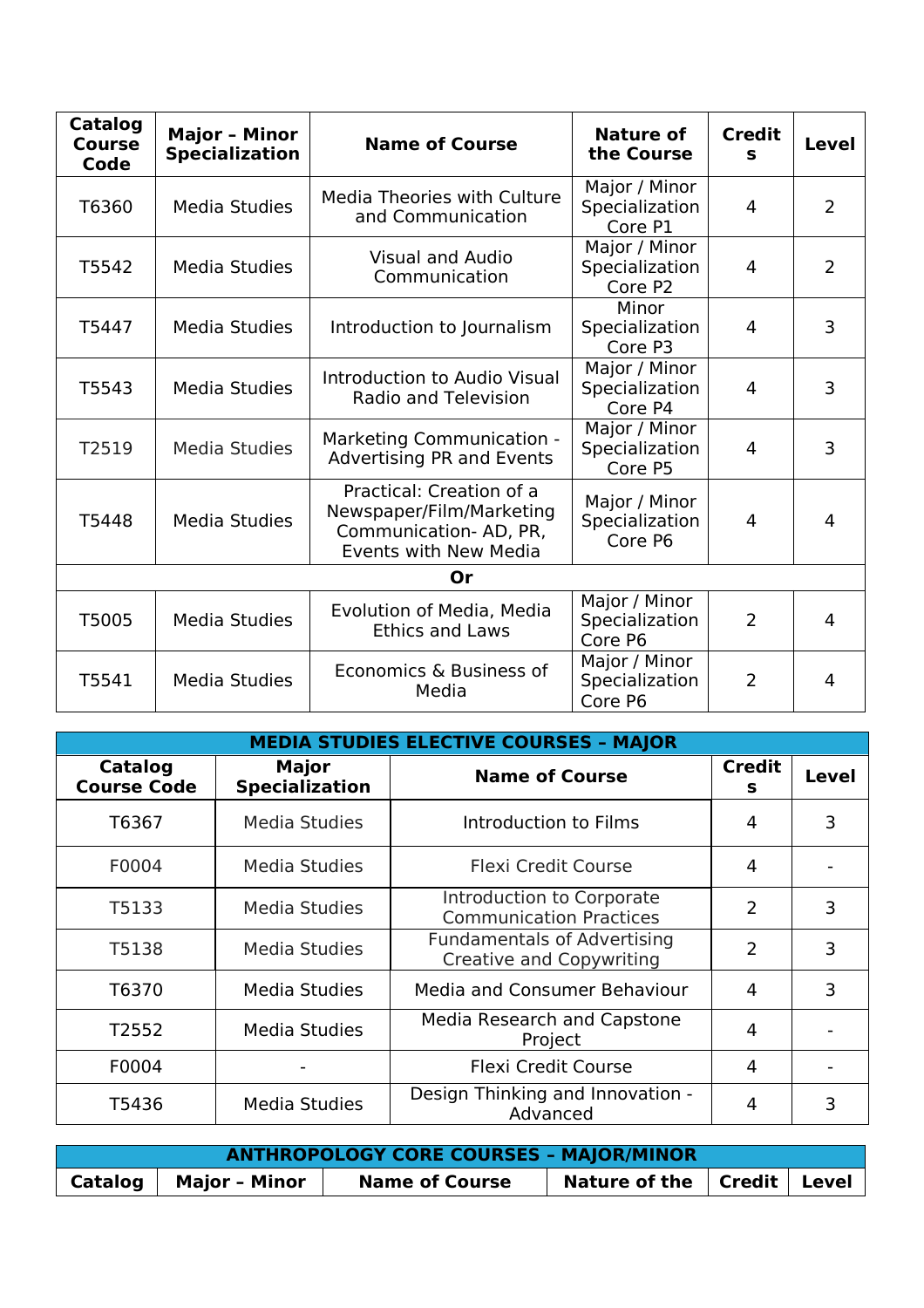| <b>Course</b><br>Code | <b>Specialization</b> |                                                          | Course                                     | S |   |
|-----------------------|-----------------------|----------------------------------------------------------|--------------------------------------------|---|---|
| T6081                 | Anthropology          | What is Anthropology?                                    | Major / Minor<br>Specialization<br>Core P1 | 4 | 2 |
| T6082                 | Anthropology          | Biological/Physical<br>Anthropology                      | Major / Minor<br>Specialization<br>Core P2 | 4 | 2 |
| T6083                 | Anthropology          | Socio-cultural<br>Anthropology 1                         | Major / Minor<br>Specialization<br>Core P3 | 4 | 3 |
| T6084                 | Anthropology          | Socio-cultural<br>Anthropology 2                         | Major / Minor<br>Specialization<br>Core P4 | 4 | ٦ |
| T6086                 | Anthropology          | Anthropology Today: its<br>Applications                  | Major / Minor<br>Specialization<br>Core P5 | 4 | 4 |
| T6085                 | Anthropology          | Introduction to<br>Archaeology: Theory<br>and Techniques | Major / Minor<br>Specialization<br>Core P6 | 4 |   |

| <b>ANTHROPOLOGY ELECTIVE COURSES - MAJOR</b> |                                       |                                                                         |                    |                |  |  |
|----------------------------------------------|---------------------------------------|-------------------------------------------------------------------------|--------------------|----------------|--|--|
| <b>Catalog</b><br><b>Course</b><br>Code      | <b>Major</b><br><b>Specialization</b> | <b>Name of Course</b>                                                   | <b>Credit</b><br>s | <b>Level</b>   |  |  |
| T6088                                        | Anthropology                          | <b>Human Biological Variation</b>                                       | 4                  | 4              |  |  |
| T6091                                        | Anthropology                          | Introduction to Violence, Conflict and<br><b>Peace Studies</b>          | 4                  | $\overline{2}$ |  |  |
| T6353                                        | Anthropology                          | Shifting Homelands: Ideology,<br><b>Migration and Conflict</b>          | 4                  | 3              |  |  |
| T6558                                        | Anthropology                          | Politics of Ecology and Environment in<br><b>Developing Countries</b>   | 4                  | 3              |  |  |
| T6094                                        | Anthropology                          | Advertising and Contemporary Culture                                    | 4                  | 3              |  |  |
| T6344                                        | Anthropology                          | Women in Conflict and Peace Process                                     | 4                  | $\overline{4}$ |  |  |
| T6356                                        | Anthropology                          | Independent Study                                                       | 4                  | 3              |  |  |
| T6358                                        | Anthropology                          | <b>Culture in Making</b>                                                | 4                  | 3              |  |  |
| T6323                                        | Anthropology                          | Popular Culture, Media and Everyday<br>Life                             | 4                  | 3              |  |  |
| T6087                                        | Anthropology                          | The History of Anthropological Theory<br>and Changing Ethnography       | 4                  | 3              |  |  |
| T6208                                        | Anthropology                          | The Emerging Global Order                                               | 4                  | 4              |  |  |
| T6328                                        | Anthropology                          | Sociology of Globalization: Global<br>Culture, Economy, Emerging Issues | 4                  | 4              |  |  |
| T6288                                        | Anthropology                          | Conflict, Diplomacy and War                                             | 4                  | $\overline{4}$ |  |  |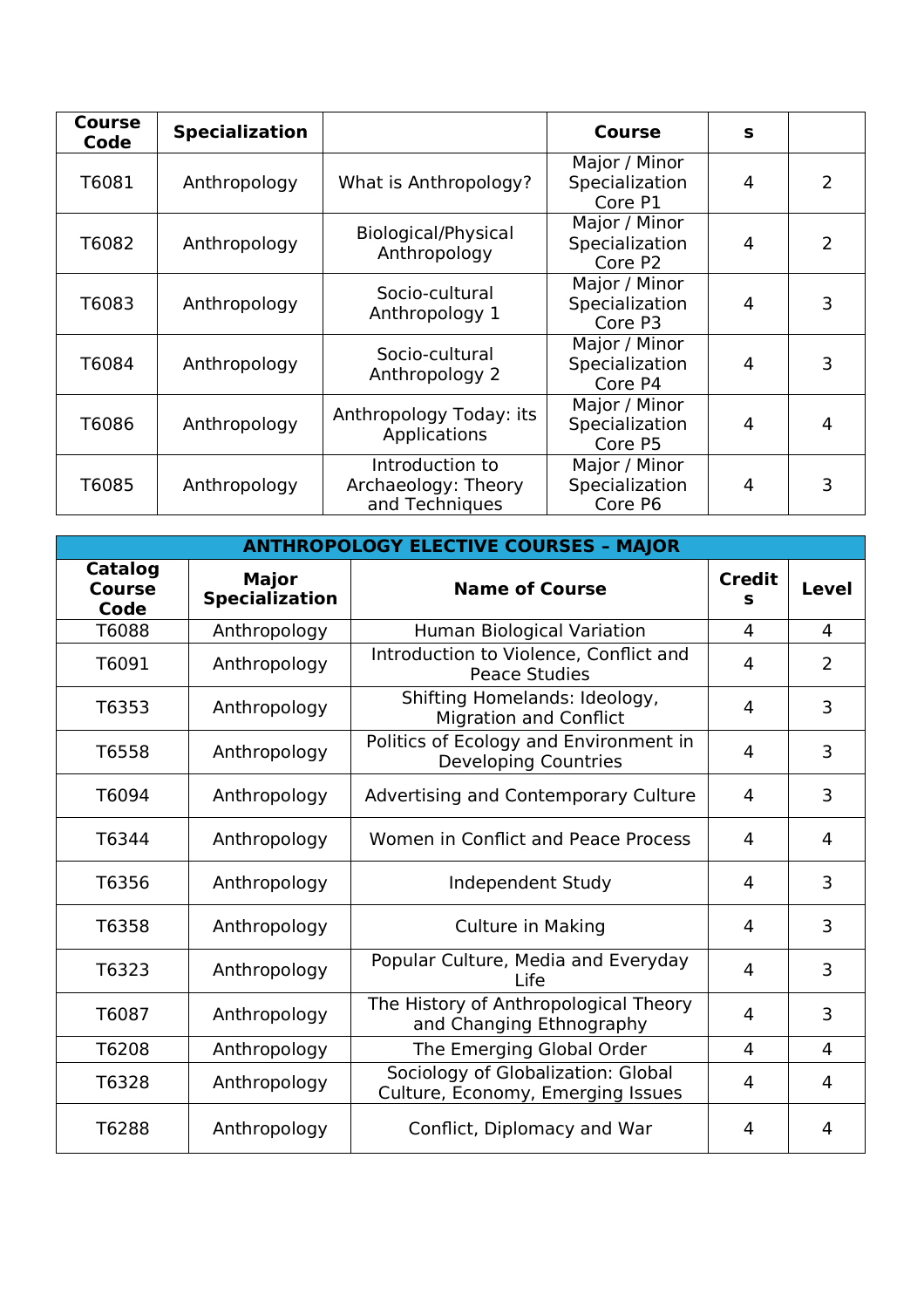| T6827 | Anthropology | World Music: Crossroads of Space,<br>Place and Identity                         | 4              | 4              |
|-------|--------------|---------------------------------------------------------------------------------|----------------|----------------|
| T6089 | Anthropology | Anthropology of Globalization,<br>Development and Consequential<br>Urbanization | 4              | 4              |
| T6090 | Anthropology | Identity, Ethnicity, Nationality, and<br>Fundamentalism                         | 4              | 4              |
| T6745 | Anthropology | Global Justice                                                                  | 4              | 3              |
| T6215 | Anthropology | The Living Past: Comprehending India                                            | 4              | $\overline{2}$ |
| T6349 | Anthropology | Analysis of Current Events                                                      | $\overline{4}$ | $\overline{2}$ |
| T6331 | Anthropology | Revisiting the City: Urbanization, Urban<br>Aspiration and Urban Reality        | 4              | $\overline{2}$ |
| T6578 | Anthropology | Understanding Urbanity: Classical and<br><b>Contemporary Approaches</b>         | 4              | $\overline{2}$ |
| T4686 | Anthropology | <b>Introduction to Human Genetics</b>                                           | 4              | $\mathbf{1}$   |
| T6601 | Anthropology | The Illbeing - Disease, Health and<br>Socio-politics                            | 4              | 2              |
| T6857 | Anthropology | Urban Studies: Cross-Disciplinary<br>Perspectives                               | 4              | 3              |
| F0004 |              | <b>Flexi Credit Course</b>                                                      | 4              |                |
| F6004 | Anthropology | Economic Anthropology and Value-centred<br>Praxis                               | 4              | 4              |

| <b>INTERNATIONAL RELATIONS CORE COURSES - MAJOR/MINOR</b> |                                             |                                                          |                                            |                    |              |  |
|-----------------------------------------------------------|---------------------------------------------|----------------------------------------------------------|--------------------------------------------|--------------------|--------------|--|
| <b>Catalogue</b><br><b>Course</b><br>Code                 | <b>Major-Minor</b><br><b>Specialization</b> | <b>Name of Course</b>                                    | <b>Nature of the</b><br><b>Course</b>      | <b>Credit</b><br>s | <b>Level</b> |  |
| T6287                                                     | International<br>Relations                  | Introduction to<br>International<br>Relations            | Major / Minor<br>Specialization<br>Core P1 | 4                  | 2            |  |
| T6288                                                     | International<br>Relations                  | Conflict,<br>Diplomacy and<br>War                        | Major / Minor<br>Specialization<br>Core P2 | 4                  | 4            |  |
| T6289                                                     | International<br>Relations                  | India's Foreign<br>Policy                                | Major / Minor<br>Specialization<br>Core P3 | 4                  | 3            |  |
| T6291                                                     | International<br>Relations                  | International<br><b>Political Economy</b>                | Major / Minor<br>Specialization<br>Core P4 | 4                  | 4            |  |
| T6290                                                     | International<br>Relations                  | <b>International Law</b><br>and United<br><b>Nations</b> | Major / Minor<br>Specialization<br>Core P5 | 4                  | 3            |  |
| T6292                                                     | International<br>Relations                  | <b>Issues in World</b><br>Politics                       | Major / Minor<br>Specialization<br>Core P6 | 4                  | 4            |  |

| <b>INTERNATIONAL RELATIONS ELECTIVE COURSES - MAJOR</b> |                                                     |                       |                 |  |  |
|---------------------------------------------------------|-----------------------------------------------------|-----------------------|-----------------|--|--|
| <b>Catalogue</b>                                        | <b>Major</b><br><b>Course Code   Specialization</b> | <b>Name of Course</b> | Credits   Level |  |  |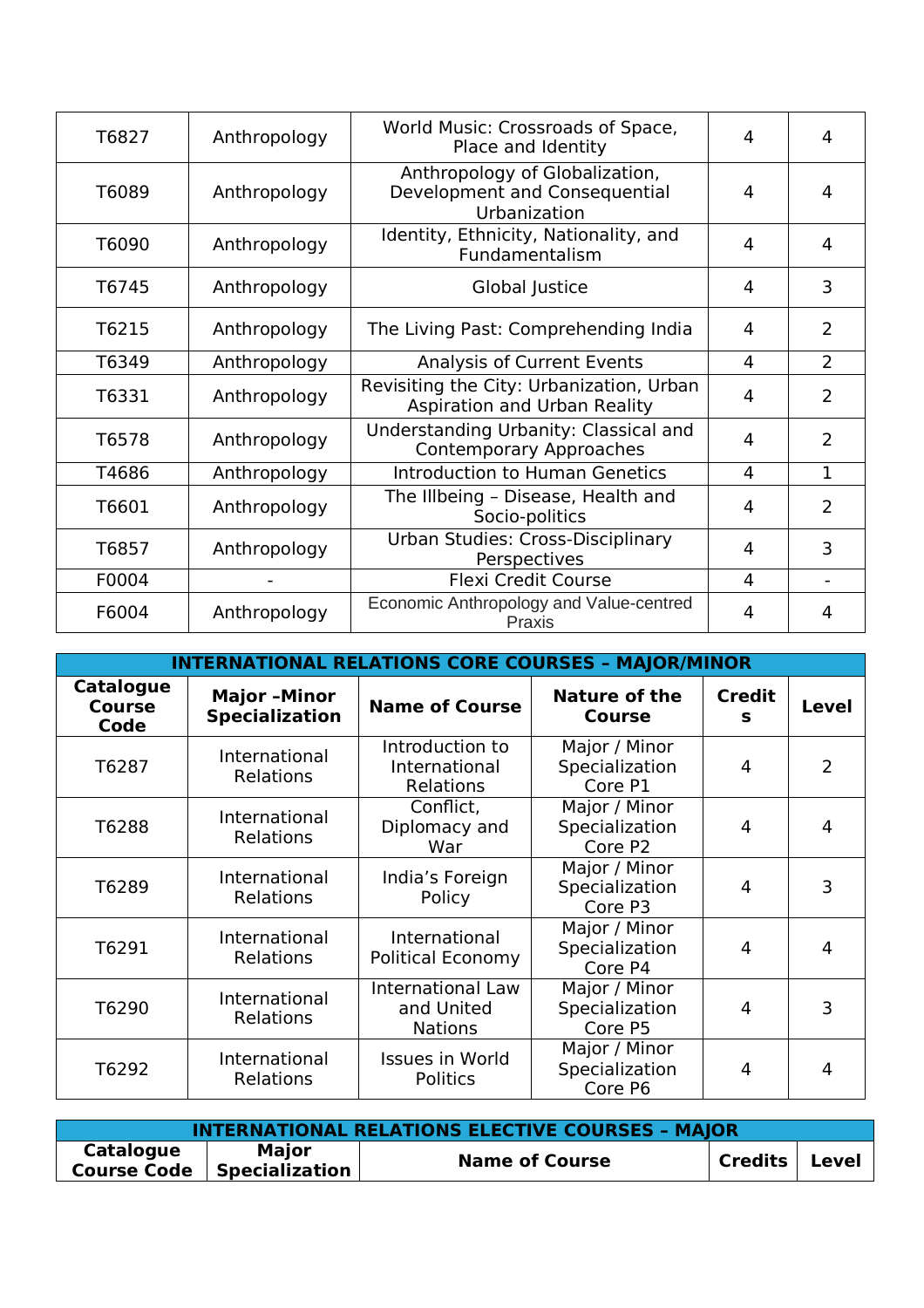| T6349 | International<br>Relations | <b>Analysis of Current Events</b>                                                                                    | 4              | $\overline{2}$ |
|-------|----------------------------|----------------------------------------------------------------------------------------------------------------------|----------------|----------------|
| T6091 | International<br>Relations | Introduction to Violence, Conflict and<br><b>Peace Studies</b>                                                       | 4              | $\overline{2}$ |
| T6208 | International<br>Relations | The Emerging Global Order                                                                                            | 4              | 4              |
| T6558 | International<br>Relations | Politics of Ecology and Environment in<br><b>Developing Countries</b>                                                | 4              | 3              |
| T6133 | International<br>Relations | <b>International Economics</b>                                                                                       | 4              | 3              |
| T6298 | International<br>Relations | <b>Ideology and Politics</b>                                                                                         | 4              | $\overline{4}$ |
| T6621 | International<br>Relations | American Foreign Policy in the Post-<br>Cold War World: Processes, Policies<br>and Debates                           | 4              | 3              |
| T6293 | International<br>Relations | Leadership and World Politics                                                                                        | 4              | 3              |
| T6353 | International<br>Relations | Shifting Homelands: Ideology,<br><b>Migration and Conflict</b>                                                       | 4              | $\overline{3}$ |
| T6206 | International<br>Relations | Contemporary Latin America and<br>Africa                                                                             | $\overline{4}$ | 3              |
| T6207 | International<br>Relations | <b>Contemporary Middle East</b>                                                                                      | 4              | 3              |
| T6328 | International<br>Relations | Sociology of Globalization: Global<br>Culture, Economy, Emerging Issues                                              | 4              | 4              |
| T6745 | International<br>Relations | Global Justice                                                                                                       | 4              | 3              |
| T6151 | International<br>Relations | <b>Comparative Economics</b>                                                                                         | 4              | 3              |
| T2879 | International<br>Relations | Living with Climate Change                                                                                           | 4              | $\overline{2}$ |
| T6205 | International<br>Relations | Colonialism in Latin America and<br>Africa                                                                           | 4              | 3              |
| T6668 | International<br>Relations | Politics and the Media in India                                                                                      | 4              | $\overline{2}$ |
| T1025 | International<br>Relations | <b>Indian Constitution</b>                                                                                           | 4              | $\overline{2}$ |
| F0004 |                            | <b>Flexi Credit Course</b>                                                                                           | 4              |                |
| T6297 | International<br>Relations | <b>Comparative Politics</b>                                                                                          | 4              | $\overline{4}$ |
| T6344 | International<br>Relations | Women in Conflict and Peace Process                                                                                  | 4              | $\overline{4}$ |
| T6861 | International<br>Relations | Role of Armed Forces in International<br>Politics                                                                    | 4              | $\overline{2}$ |
| T6895 | International<br>Relations | Internal Security in India                                                                                           | 4              | 3              |
| T6860 | International<br>Relations | <b>United Nations Peacekeeping</b><br>Operations - Resolution and<br>Management of Conflict for<br>Sustainable Peace | 4              | $\overline{2}$ |

| <b>PHILOSOPHY CORE COURSES - MAJOR/MINOR</b> |                      |                                |  |                |  |
|----------------------------------------------|----------------------|--------------------------------|--|----------------|--|
| Catalog                                      | <b>Major - Minor</b> | Name of Course   Nature of the |  | Credit   Level |  |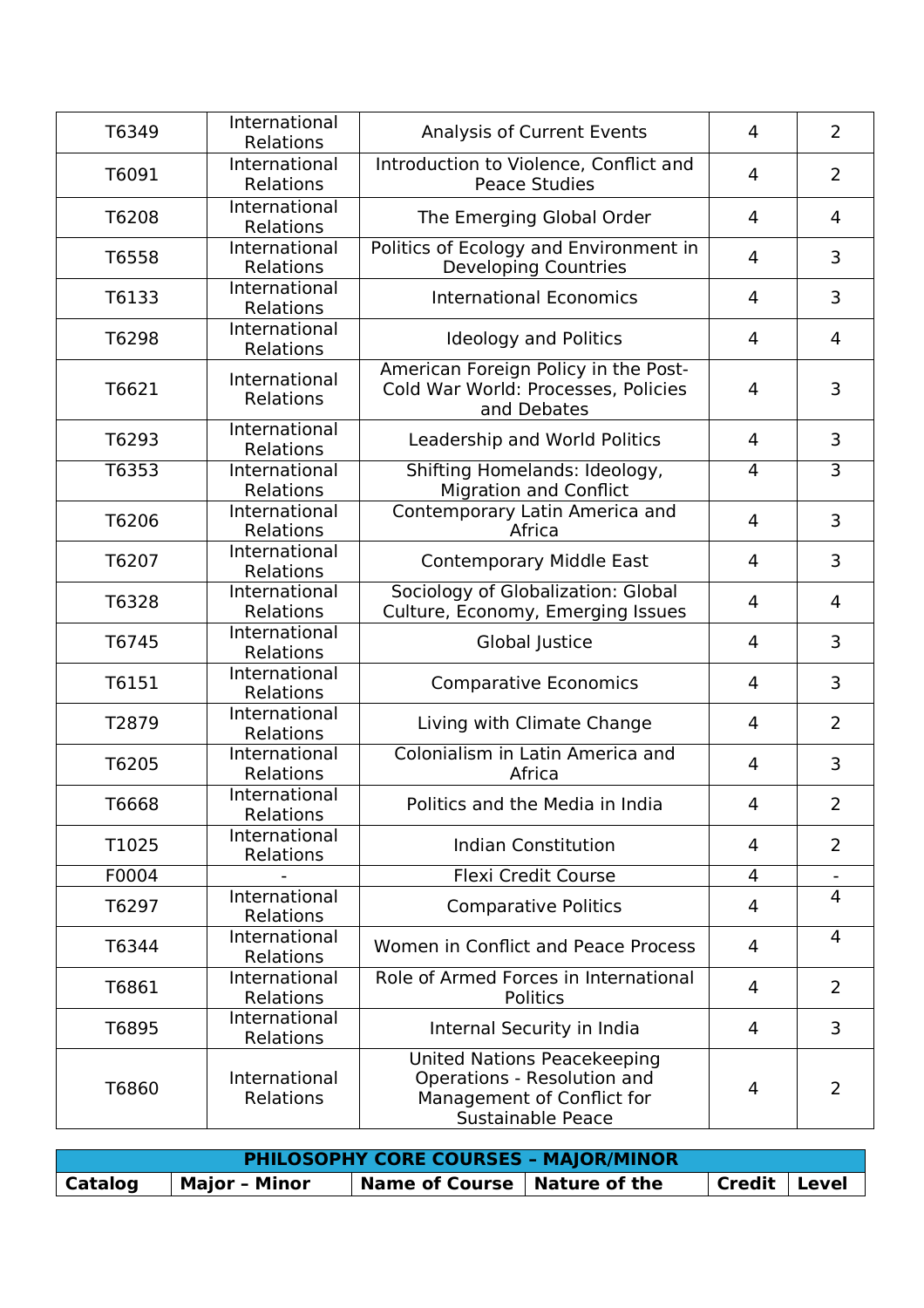| <b>Course</b><br>Code | <b>Specialization</b> |                                         | Course                                                        | S              |   |
|-----------------------|-----------------------|-----------------------------------------|---------------------------------------------------------------|----------------|---|
| T6256                 | Philosophy            | Foundations of<br>Western<br>Philosophy | Major / Minor<br><b>Specialization Core</b><br>P1             | 4              | 2 |
| T6257                 | Philosophy            | Foundations of<br>Indian Philosophy     | Major / Minor<br><b>Specialization Core</b><br>P <sub>2</sub> | 4              | 2 |
| T6258                 | Philosophy            | Modern Western<br>Philosophy            | Major / Minor<br><b>Specialization Core</b><br>P <sub>3</sub> | 4              | 3 |
| T6259                 | Philosophy            | Modern Indian<br><b>Thinkers</b>        | Major / Minor<br><b>Specialization Core</b><br>P4             | 4              |   |
| T6260                 | Philosophy            | Logic, Reasoning<br>and Methodology     | Major / Minor<br><b>Specialization Core</b><br>P <sub>5</sub> | 4              | 3 |
| T6261                 | Philosophy            | Philosophy of<br>Science                | Major / Minor<br><b>Specialization Core</b><br>P6             | $\overline{4}$ |   |

| PHILOSOPHY ELECTIVE COURSES - MAJOR |                                       |                                              |                    |              |  |
|-------------------------------------|---------------------------------------|----------------------------------------------|--------------------|--------------|--|
| <b>Catalogue Course</b><br>Code     | <b>Major</b><br><b>Specialization</b> | <b>Name of Course</b>                        | <b>Credit</b><br>s | <b>Level</b> |  |
| T6262                               | Philosophy                            | <b>Advanced Ethical Theory</b>               |                    | 3            |  |
| T6263                               | Philosophy                            | Analytic Philosophy                          |                    |              |  |
| T6264                               | Philosophy                            | Phenomenology and<br>Existentialism          | 4                  |              |  |
| T6265                               | Philosophy                            | Pragmatism                                   | 4                  |              |  |
| T6266                               | Philosophy                            | <b>Schools of Contemporary</b><br>Philosophy | 4                  |              |  |
| F0004                               |                                       | <b>Flexi Credit Course</b>                   |                    |              |  |

| <b>HISTORY CORE COURSES - MAJOR/MINOR</b> |                                               |                                                     |                                            |                    |              |  |
|-------------------------------------------|-----------------------------------------------|-----------------------------------------------------|--------------------------------------------|--------------------|--------------|--|
| Catalog<br><b>Course</b><br>Code          | <b>Major - Minor</b><br><b>Specialization</b> | <b>Name of Course</b>                               | <b>Nature of the</b><br><b>Course</b>      | <b>Credit</b><br>s | <b>Level</b> |  |
| T6883                                     | History                                       | Histories and<br>Historiographies                   | Major / Minor<br>Specialization<br>Core P1 | 4                  | 2            |  |
| T6891                                     | History                                       | World History and<br>Geography                      | Major / Minor<br>Specialization<br>Core P2 | 4                  | 2            |  |
| T6890                                     | History                                       | <b>Texts in Practice</b>                            | Major / Minor<br>Specialization<br>Core P3 | 4                  | 3            |  |
| T6889                                     | History                                       | Roots of India:<br>Prehistory to 10th<br>Century CE | Major / Minor<br>Specialization<br>Core P4 | 4                  | 2            |  |